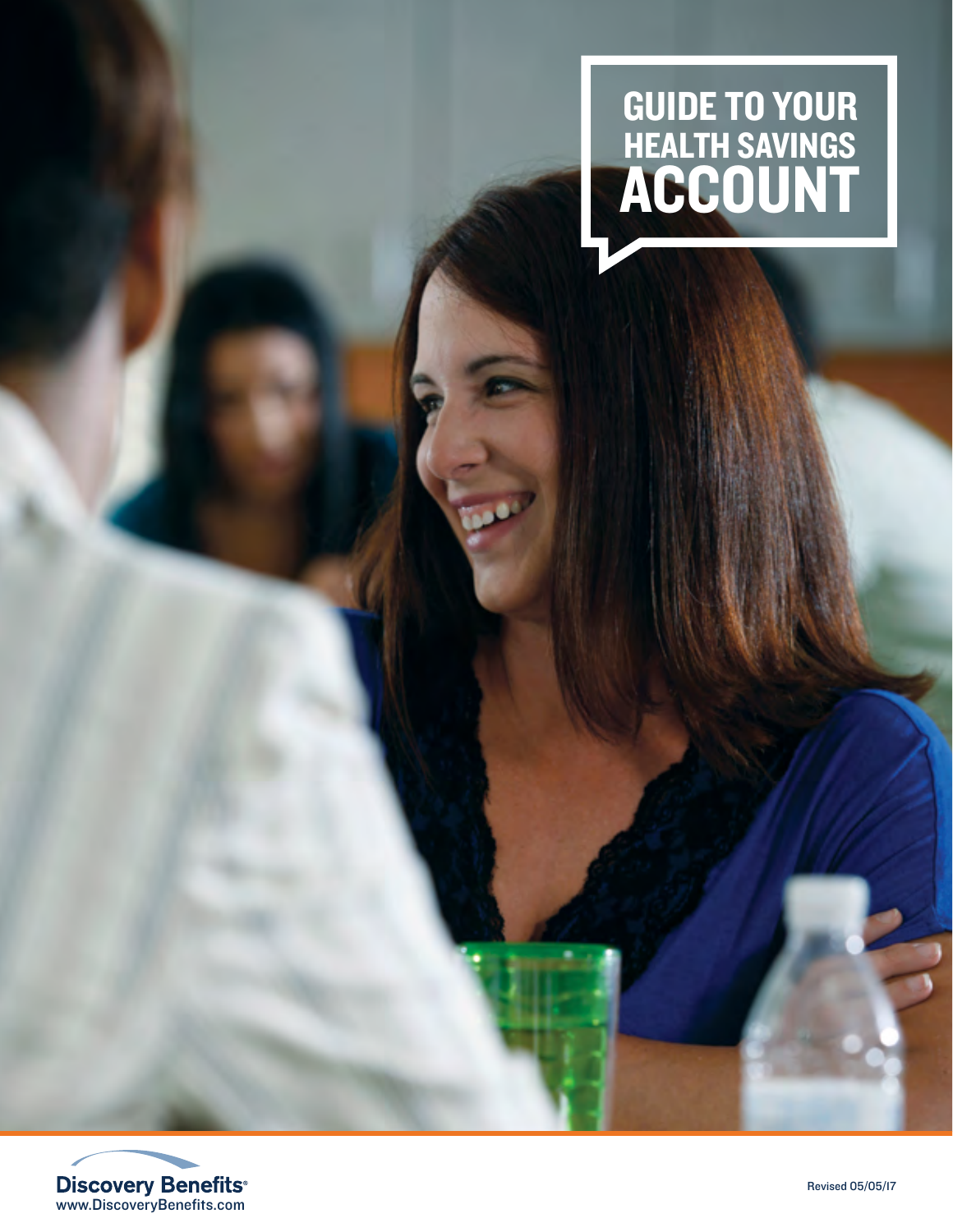# Take healthcare matters into your own hands.

When you're enrolled in a High-Deductible Health Plan (HDHP), save more by taking advantage of a Health Savings Account (HSA), which lets you use tax-free dollars to pay for medical expenses.

#### This combination gives you ultimate control over how you spend your healthcare dollars.

#### Start with an HDHP

1

HDHPs offer protection from catastrophic When you have an HDHP, you can set or major medical expenses. These plans have a cap on how much you pay out of pocket and many fully cover preventive services to keep you healthy. HDHPs are relatively inexpensive compared to comprehensive plans.

## Add an HSA

aside money in a tax-free account to pay your out-of-pocket costs.

Once you meet your deductible, your health plan kicks in. Any money left over in your HSA remains yours, allowing you to grow your funds over time.

#### HSAs resemble individual retirement accounts.

Think of an HSA as a medical IRA. The similarities include:

- Deposits are tax-free and your money grows tax-free.
- You decide how to invest and grow your money.
- You can withdraw funds for qualified medical expenses anytime, tax-free.
- When you reach age 65, you can withdraw your money without penalty and use it for whatever you want.

Get started today. It's a great perk from your employer, and it'll save you money.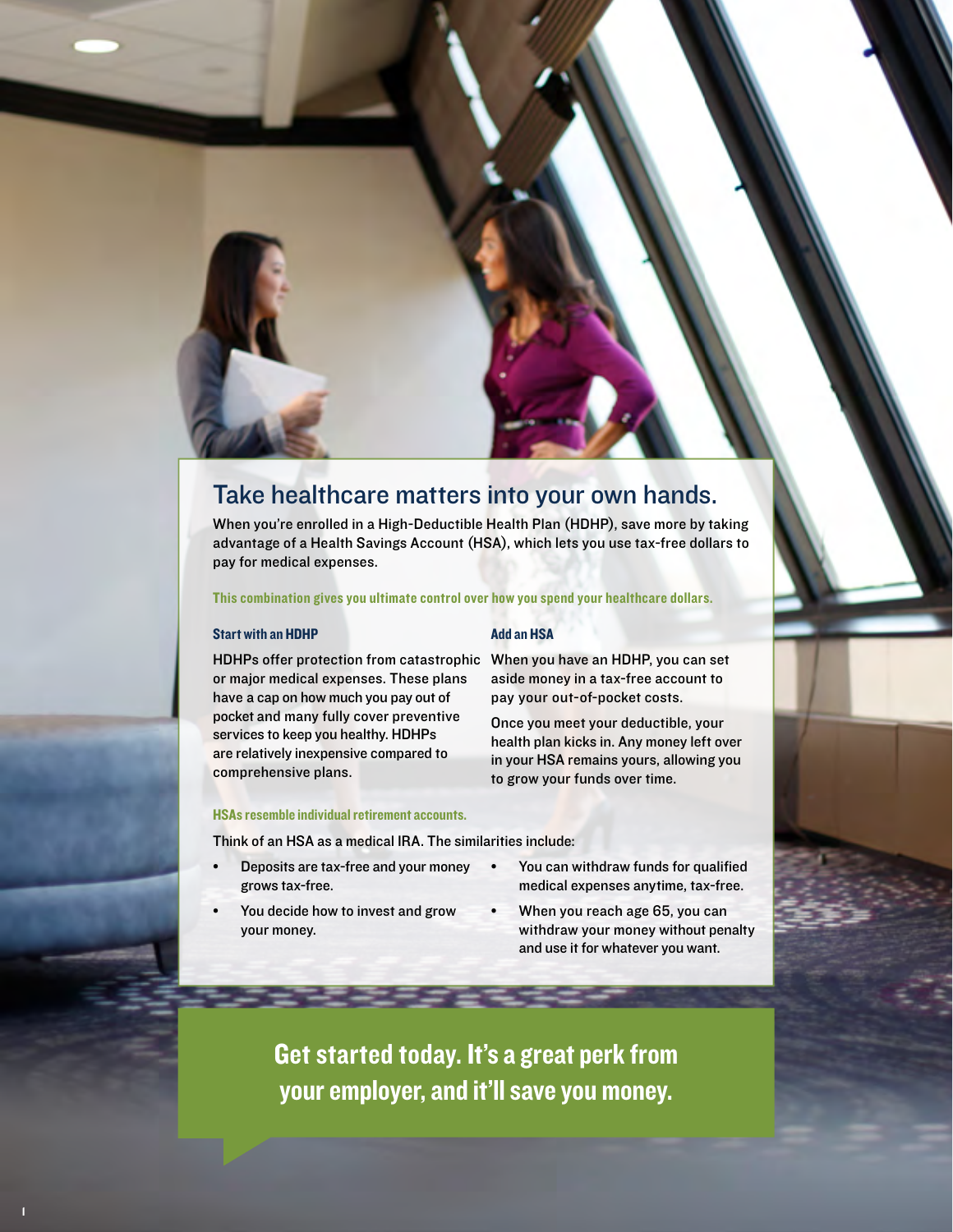# Health Savings Account

Contribute tax-free • Grow your funds tax-free • Spend tax-free

# Benefits of an HSA

- You choose how much to set aside for healthcare expenses, up to the IRS maximum. Currently at:
	- 2017:
		- \$3,400 for single HDHP coverage\*
	- \$6,750 for family HDHP coverage\*
	- 2018:
		- \$3,450 for single HDHP coverage\*
		- \$6,900 for family HDHP coverage\*
- It reduces taxable income Deposits are taken out of your paycheck before income tax is calculated, and withdrawals for qualified medical expenses are tax-free if an HSA is offered through your employer's benefits plan.
- It grows with you  $-$  The money in the account is yours to invest, and the earnings are tax-free.
- Your employer may contribute to your HSA.
- It covers a wide variety of medical expenses not typically covered by traditional insurance.
- Your HSA is portable if you change jobs.
- Your HSA allows you to shop for care.
- From age 55 until you enroll in Medicare, you can contribute an additional \$1,000 annually.
- At age 65, you can use your HSA funds however you choose. It's counted as income and taxed as such, but there's no penalty.
- Once covered by Medicare, you can no longer contribute, but you can continue to withdraw available funds from your HSA.

\*The IRS adjusts these amounts annually. The most current information is online at www.DiscoveryBenefits.com.

# Is this right for me?

Things to consider when choosing an HSA:

- Your anticipated healthcare expenses.
- How active you want to be in your healthcare spending.
- Your personal financial situation.
- If enrolled in other coverage through a spouse, you may be ineligible for an HSA.
- A conversation with your tax advisor can help you decide.

### **Eligibility**

To be eligible for an HSA, you must:

• First enroll in a High-Deductible Health Plan

You are not eligible for an HSA if:

- You are claimed as a dependent on someone else's taxes.
- You are covered by another plan that conflicts with the HDHP such as Medicare, a Flexible Spending Account or select Health Reimbursement Arrangements.
- Your spouse is contributing to a full Health FSA.

Once you determine that an HSA fits your needs, enroll through your employer. Once you are enrolled, log in to your Discovery Benefits consumer portal and agree to the online HSA agreements. Discovery Benefits simplifies the process into four easy steps:

1. Deposit money into your HSA 2. Manage your funds 3. Spend on eligible expenses 4. Collect your money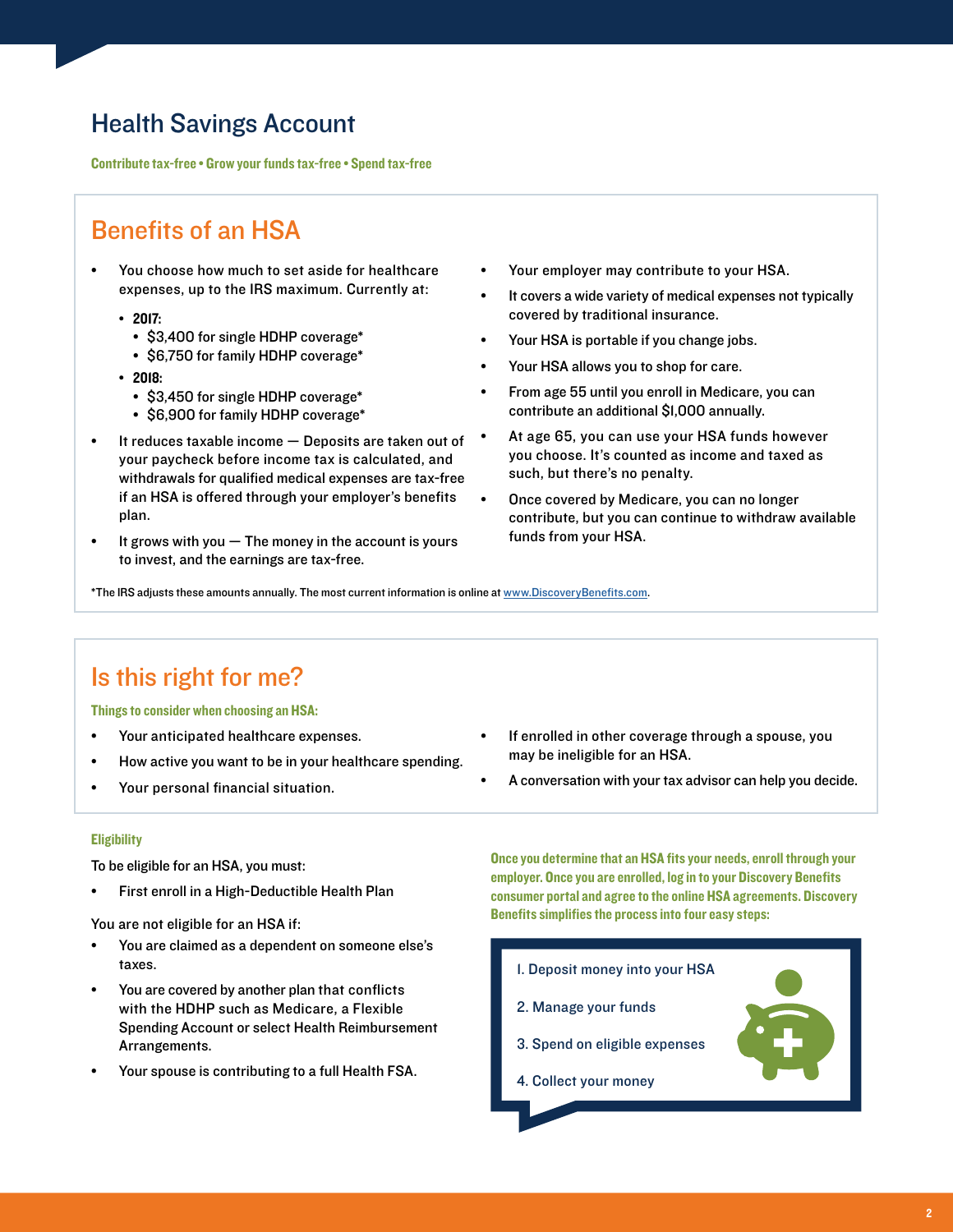# Step One: Deposit Funds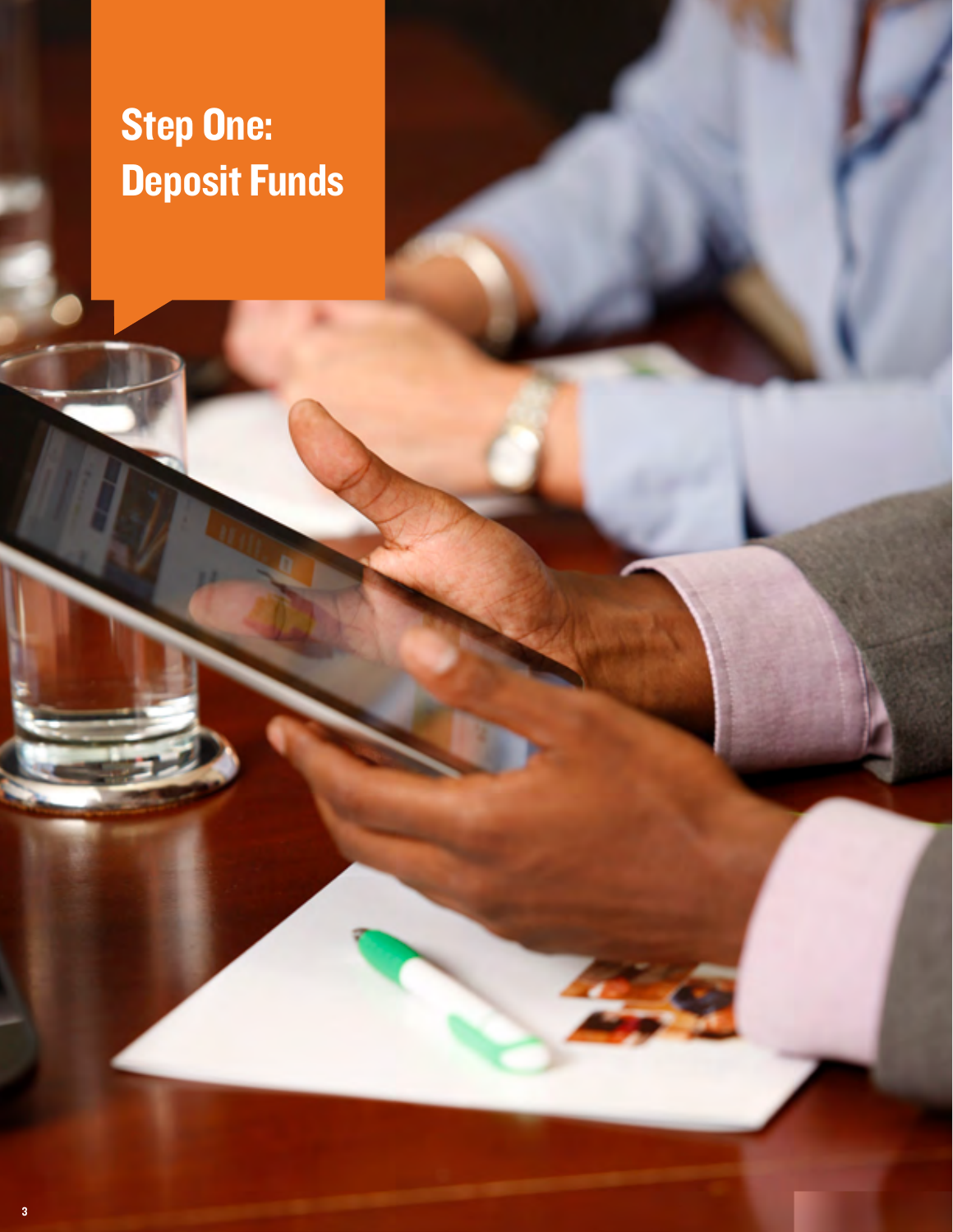# Your contributions are tax-free

#### Three ways to make contributions:

- 1. Pre-tax salary deductions If your employer offers this benefit, your payroll deductions are exempt from most state FICA and FUTA taxes as well as federal income tax (Most states allow this, but not all. Check with your employer).
- 2. Employer contributions Made directly to your HSA by your employer.
- 3. Direct contributions Throughout the year on your own schedule. Your annual contributions are taken as a deduction on your tax return (no need to itemize).

Note: Once your account is established, you must log in to your online account at www.DiscoveryBenefits.com and sign off on your terms and conditions.

#### Starting out

- Once you enroll in an HDHP, you can start HSA contributions the first of the next month.
- You may contribute up to the IRS maximum as long as you open your HSA by December 1 and remain eligible for the following 12 months.

| ÞJ. |  |
|-----|--|

## Not sure how much to save?

Use the HSA Calculator at www.DiscoveryBenefits.com/HSAcalculator to determine how much you should set aside for qualified expenses.

#### Tax tips for your Discovery Benefits HSA

HSAs are governed by the IRS. These tips will help you get the most tax advantages from your funds.

#### If you contribute too much…

- Simply remove the excess contributions and any income you've earned from those contributions before your tax return deadline (usually April 15).
- Ask your tax advisor to help you monitor your contributions so you stay within the IRS limits.
- If you forget, the excess contributions are taxed at 6% each year they remain in the account.

#### If you contribute the annual maximum…

- Be sure to remain HSA-eligible for the following 12 months.
- If your eligibility status changes in the following 12-month period, make sure you budget for taxes and a 20% penalty for the months you are ineligible.
- You're free to contribute to more than one HSA for yourself, just be sure the total amount of all HSA contributions is within the annual limit.

### If you split contributions with a spouse…

• You can divide the contributions however you like, equally or otherwise.

### If you are turning 55…

- Once you turn 55, you can make an additional catch-up contribution each year.
- If you and your spouse are both making catch-up contributions, be sure to open a second HSA for his/her catch-up contribution (IRS allows one catch-up contribution per HSA per year).
- Once you're covered by Medicare, you stop making contributions to your HSA, but you can still use any funds you have available.

#### If you contribute for individuals who are non-eligible…

- Just remove the ineligible contributions and attributable earnings from your HSA. The IRS allows you ample time to do so.
- If you forget, the excess funds and their earnings are taxed at 6% each year they remain in the account.

#### If you're starting late in the year…

Set up your HSA no later than December I. Contributions can be made right up until your tax return date (usually April 15 for those who pay taxes by the calendar year). Keep in mind that you'll need to remain HSA-eligible for the following 12 months.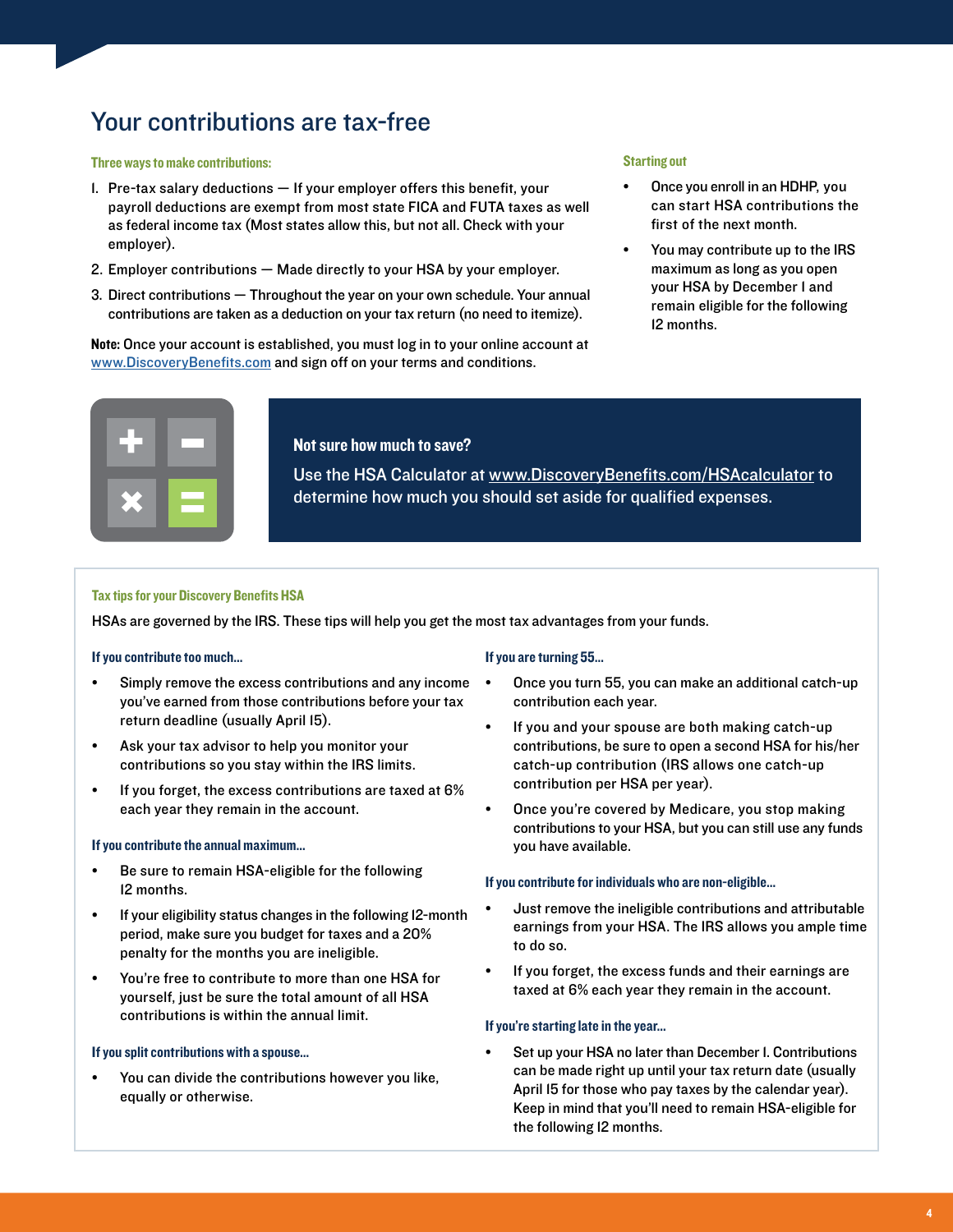# Step Two: Manage Your Funds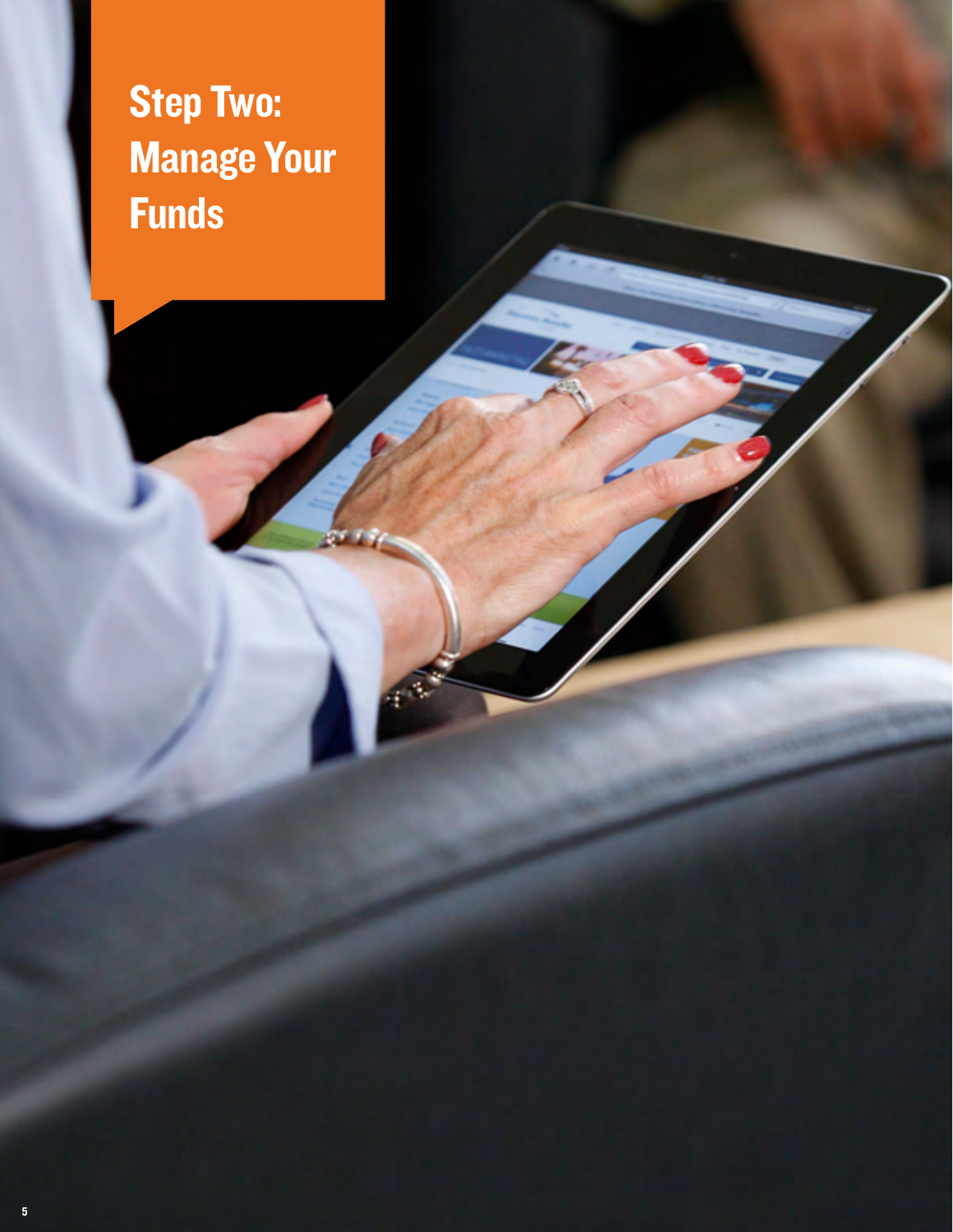# Grow your funds in interest bearing accounts

Access funds for short-term healthcare needs while you grow funds for long-term security. Your HSA contributions can go into one of three places:

## 1. Cash account (default account)

Your funds start out in an interest-bearing, FDIC-insured cash account. There is no minimum deposit required for opening an HSA. Once your contributions reach \$1,000, you have additional choices.

### 2. Interest-bearing account

After you have \$1,000 in your cash account, excess funds can be transferred, in \$100 increments, into an interestbearing, FDIC-insured account. Funds are automatically transferred between the cash and interest-bearing accounts as cash account fund levels increase or decrease. Interest rates are variable.

## 3. Mutual funds

This is where your investing flexibility becomes a reality. At any time, you may invest funds from your interest bearing account in a wide variety of mutual fund options. Those options can be viewed online in the HSA section at www.DiscoveryBenefits.com.

Mutual fund shares may be automatically sold to bring the cash account balance to the minimum threshold of \$1,000, when necessary. As with any mutual fund, your HSA investments are not FDIC insured and are made at your own risk. They are not guaranteed by Discovery Benefits or the fund custodian, HealthcareBank, and may lose value.

## WHY CHOOSE A DISCOVERY BENEFITS HSA?



- 
- $\overleftrightarrow{H}$  MORE OPTIONS
- CLAIMS SYNC
- **SECURITY**

## Flexibility allows for family changes.

### Designate a beneficiary.

As you would with an IRA, you will name a beneficiary when you enroll in an HSA. If you name your spouse, your HSA will become his/hers in the event of your death. If you choose someone other than your spouse, the account stops being an HSA and the fair market value of the account becomes taxable to your beneficiary. If you don't designate a beneficiary, the fair market value of the account will be added to your last income tax and estate tax return. You can change your beneficiary at any time.

### Adjust for marriage and family changes.

- If your HDHP coverage changes from single to family coverage, you may increase your contribution on a prospective basis.
- If your HDHP coverage changes from family to single coverage, you may adjust the contribution on a prorated basis to ensure you do not contribute more than allowed.
- In the case of a divorce or separation agreement, a transfer to your spouse or former spouse is not taxable as long as it's maintained as an HSA.

### Rollovers and transfers from other accounts

#### Rollover

Once every 12 months, you can roll over an existing HSA balance. You must initiate the rollover within 60 days of constructive receipt by using the HSA Contribution Form at www.DiscoveryBenefits.com.

#### **Transfer**

You can transfer an existing HSA balance without time limitations. You must initiate the transfer by using the HSA Transfer Request Form at www.DiscoveryBenefits.com.

### IRA rollover

You may also perform a one-time rollover from your individual retirement account (IRA) to your HSA as long as you remain within your annual contribution limit and you remain HSAeligible for a year after your rollover. If you become ineligible for the HSA by no longer being covered by the HDHP or having non-HDHP coverage, the entire amount of the rollover is taxed and is subject to a 10% penalty tax. To initiate the rollover from your IRA, contact your IRA provider.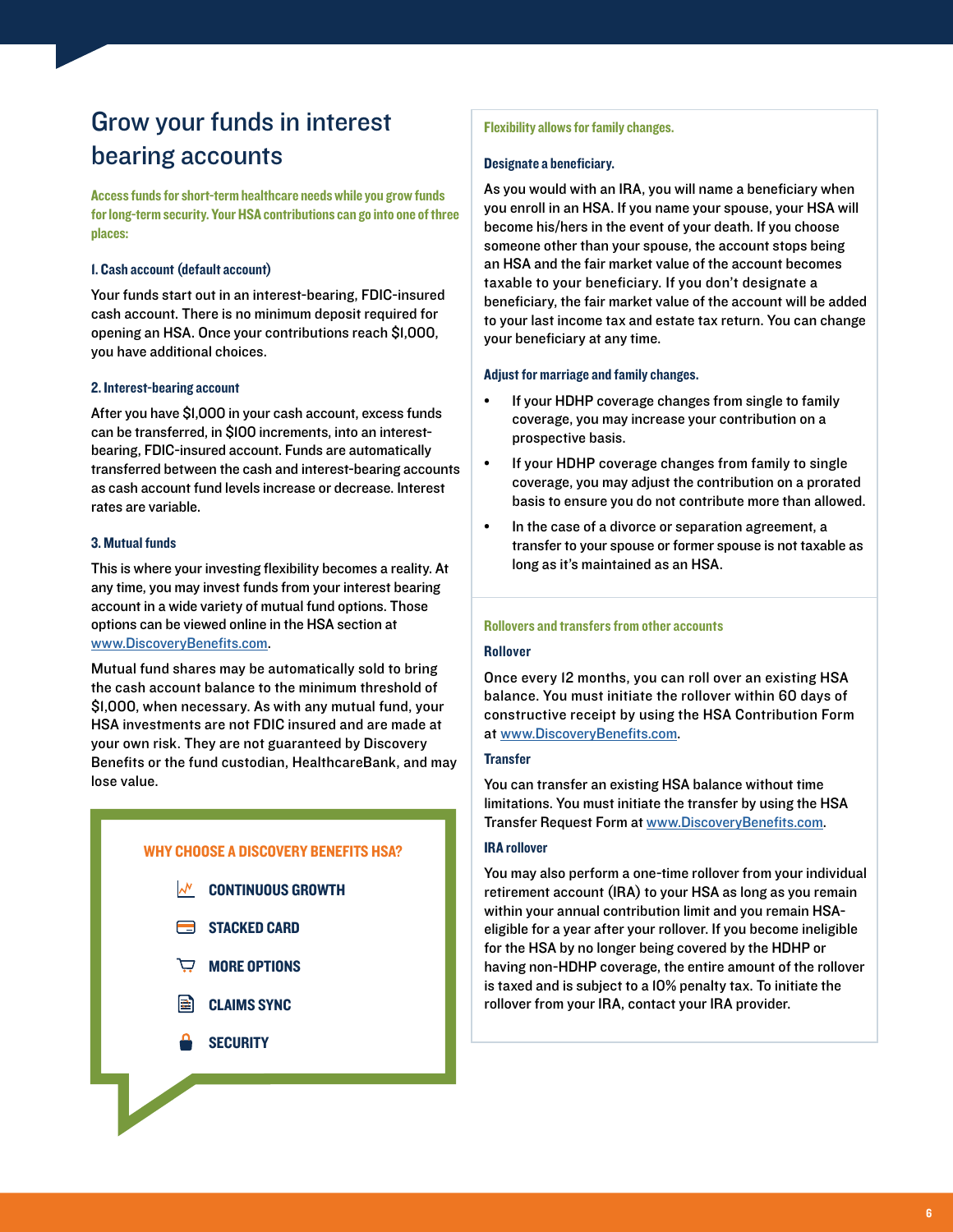# Step Three: Spend or Save

#### Eligible expenses

Expenses can be reimbursed from your HSA for the diagnosis, cure, mitigation, treatment or prevention of diseases and for treatments affecting any part or function of the body. The expenses must be primarily to alleviate or prevent a physical or mental defect or illness. Expenses solely for cosmetic reasons generally are not expenses for medical care. Also, expenses that are merely beneficial to your general health are not eligible.

#### Examples of eligible expenses \*:

| Acupuncture              | Immunization fees       |
|--------------------------|-------------------------|
| Chiropractor's fees      | <b>Eveglasses</b>       |
| <b>Psychiatric care</b>  | <b>Artificial limbs</b> |
| <b>Hospital services</b> | Osteopathic physicians  |
| <b>Operations</b>        | Psychologist visits     |
| Diagnostic fees          | <b>Insulin</b>          |
| Ambulance                | <b>Contact lenses</b>   |
| <b>Christian Science</b> | Eye exams               |
| practitioners' fees      | <b>Artificial teeth</b> |
| Psychoanalysis           | <b>Hearing aids</b>     |

**Scovery Be** 

- Over-the-counter products\* Sterilization medication Laboratory fees Guide dog Birth control (pills, condoms, spermicides) Contact lens solution Transplants (organs) Oxygen
- Medical services Crutches **Wheelchair** Braces Prescription drugs Hearing aid batteries Nursing services Dental fees X-ray

\*A detailed list, IRS Publication 502, Medical and Dental Expenses, is available at www.DiscoveryBenefits.com. Over-the-counter medicines and drugs will require a physician's prescription in order for them to be eligible for tax-free reimbursement from the HSA.



7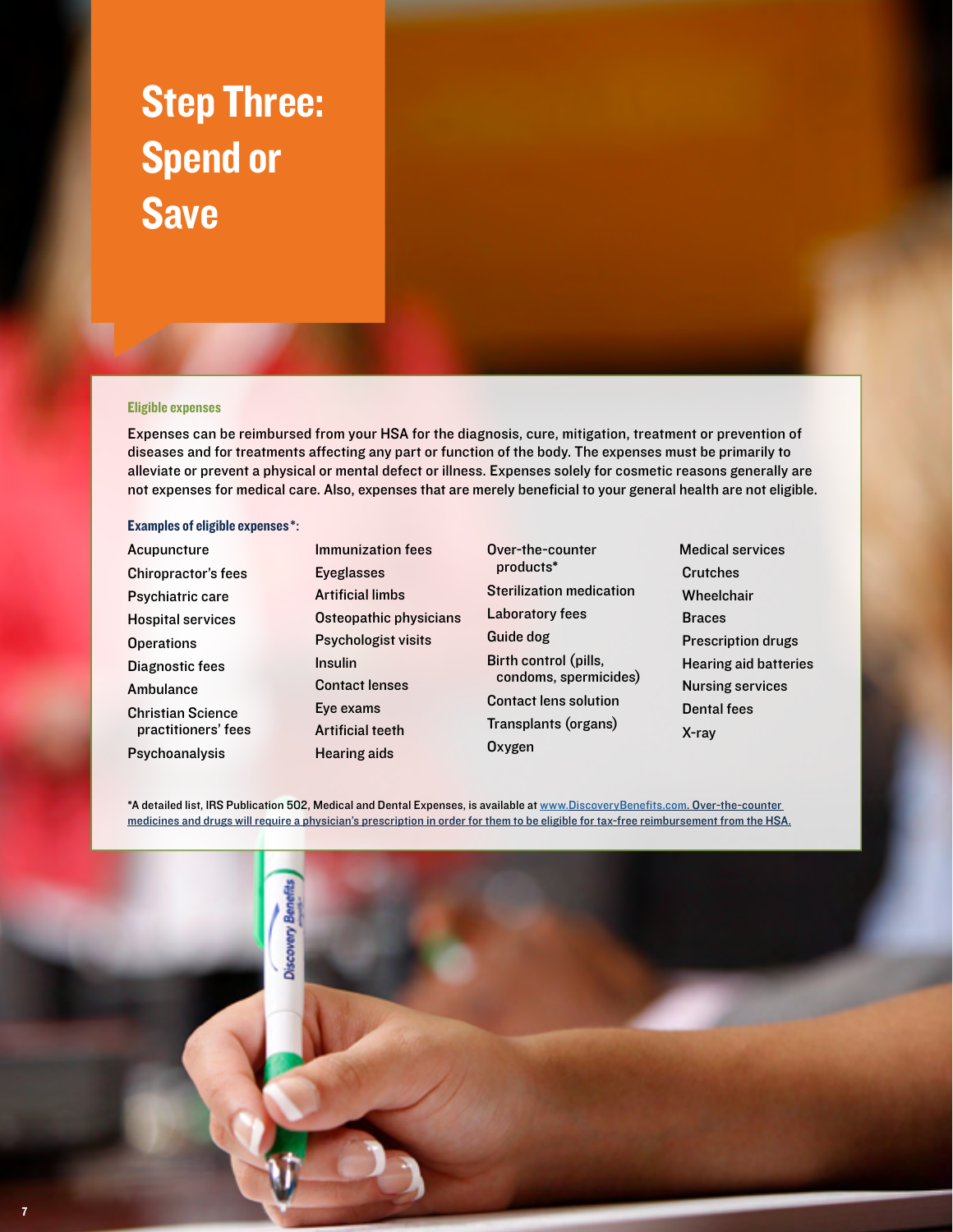# Tips for smooth spending

Choose the way you pay for eligible expenses.

#### Pay upfront and get reimbursed.

- Pay for services and products.
- Request a distribution through your online account.
- If you wish to access funds that are invested, please allow five business days for processing.



#### Pay eligible expenses with your Discovery Benefits Debit Card.

- Use your Discovery Benefits debit card to pay for eligible services and products.
	- Payments are automatically withdrawn so there are no out-of-pocket costs. Note: The card will pull funds from your cash account and does not pull from invested funds.
- Receive one card when you enroll.
	- Request additional cards for your spouse and dependents 18 years of age or older for free.
	- Replace lost or stolen cards for free.

### Discovery Benefits Debit Card tips:

- Don't use the card for amounts that still need to be processed through insurance, such as deductibles. When you receive your final statement from the provider showing insurance has been paid, write your Discovery Benefits debit card number on the statement and mail it to your provider.
- We will not ask you for any records to substantiate services or purchases, but the IRS could. Keep your statements and receipts for tax records.
- If you are enrolled in a Limited FSA, you can only use your Discovery Benefits debit card for dental and vision expenses. Once you meet your annual deductible, you may use your FSA (but not your card) for all eligible IRS expenses (if your plan allows). Check your plan description for details about the Limited FSA.

# Grow your savings

Grow funds for long-term security — unexpected healthcare costs won't know what hit them.

### A savings account — not a spending account

- Funds saved in your HSA grow tax-deferred while earning tax-free interest. Start by saving just enough to cover your deductible amount each year so you can turn to the HSA when you need it most.
- Unlike with an FSA, funds aren't forfeited at the end of the year, so unused balances stay in the account. The "Use or Lose" rule does not apply to HSAs.
- Invest your HSA funds in mutual fund options just like you would invest your 401k dollars to grow your balance even more.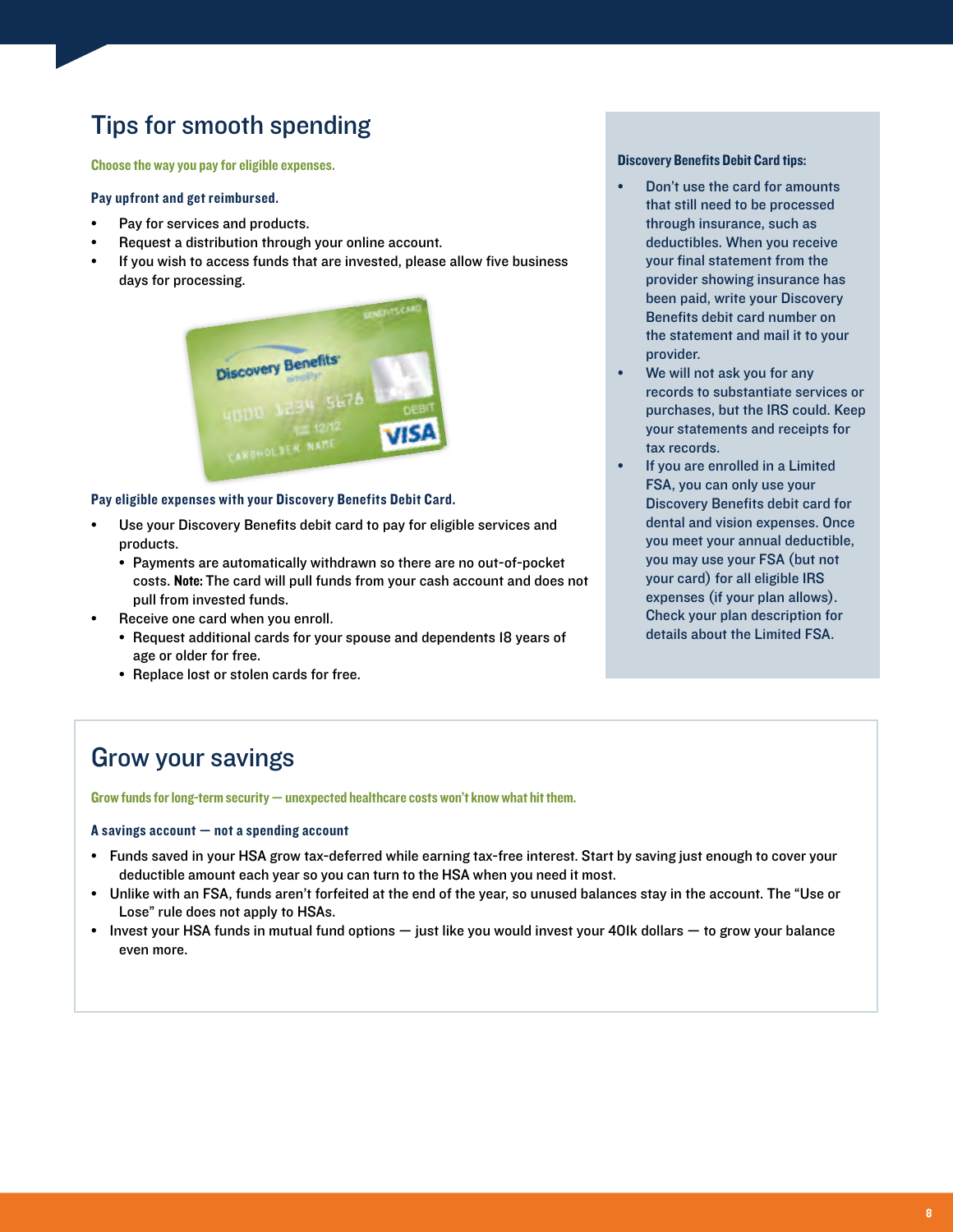# Step Four: Collect Your Funds

The money in the HSA is yours to use for medical expenses or to invest and grow. Even when you are no longer actively contributing to an HSA, you still have access to the remaining funds.



## Choose your reimbursement method

- Direct deposit  $-$  fast and seamless reimbursement
- $Check the default unless$ you enroll in direct deposit

## Medical reimbursements/distributions

After you pay up front for medical expenses, you request reimbursement from your HSA.

- Distributions are tax-free for qualified expenses that are incurred while you are an HSA accountholder.
- There's no time limit for distribution.

## Non-medical withdrawals

You can make non-medical withdrawals from your HSA at any time.

- Non-medical distributions become taxable income and a 20% penalty may apply.
- If you are disabled or age 65+, you can withdraw your money without • penalty, but you must report your distribution as taxable income.
- You may use your funds for a spouse or dependent not covered under your HDHP.

## Good record keeping is key to a successful HSA

You don't have to submit substantiation to receive your reimbursement. However, you will want to keep good records for the IRS:

- Keep receipts and documentation for each year's federal tax return.
	- You can upload and save receipts in your online account.
- Complete IRS Form 8889 and attach it to your Form 1040.
	- Each year, Discovery Benefits will make the following tax forms available on your consumer portal by January 31:
	- Form 1099-SA, showing your distributions
	- Form 5498-SA, showing your contributions

# Request your money online

## Simply request your distribution online at www.DiscoveryBenefits.com.

• Payment will be made based on available funds in the account.

• You can request payment to be made directly to your provider.

- Funds are sent via direct deposit to your checking or savings account within five days from the request date.
- Additional processing time may be required when invested funds must be sold to provide reimbursement.

Keep in mind, using your Discovery Benefits debit card eliminates the need for reimbursements altogether.



You can also make contributions or request distributions using the free Discovery Benefits mobile application, available for Apple and Android devices.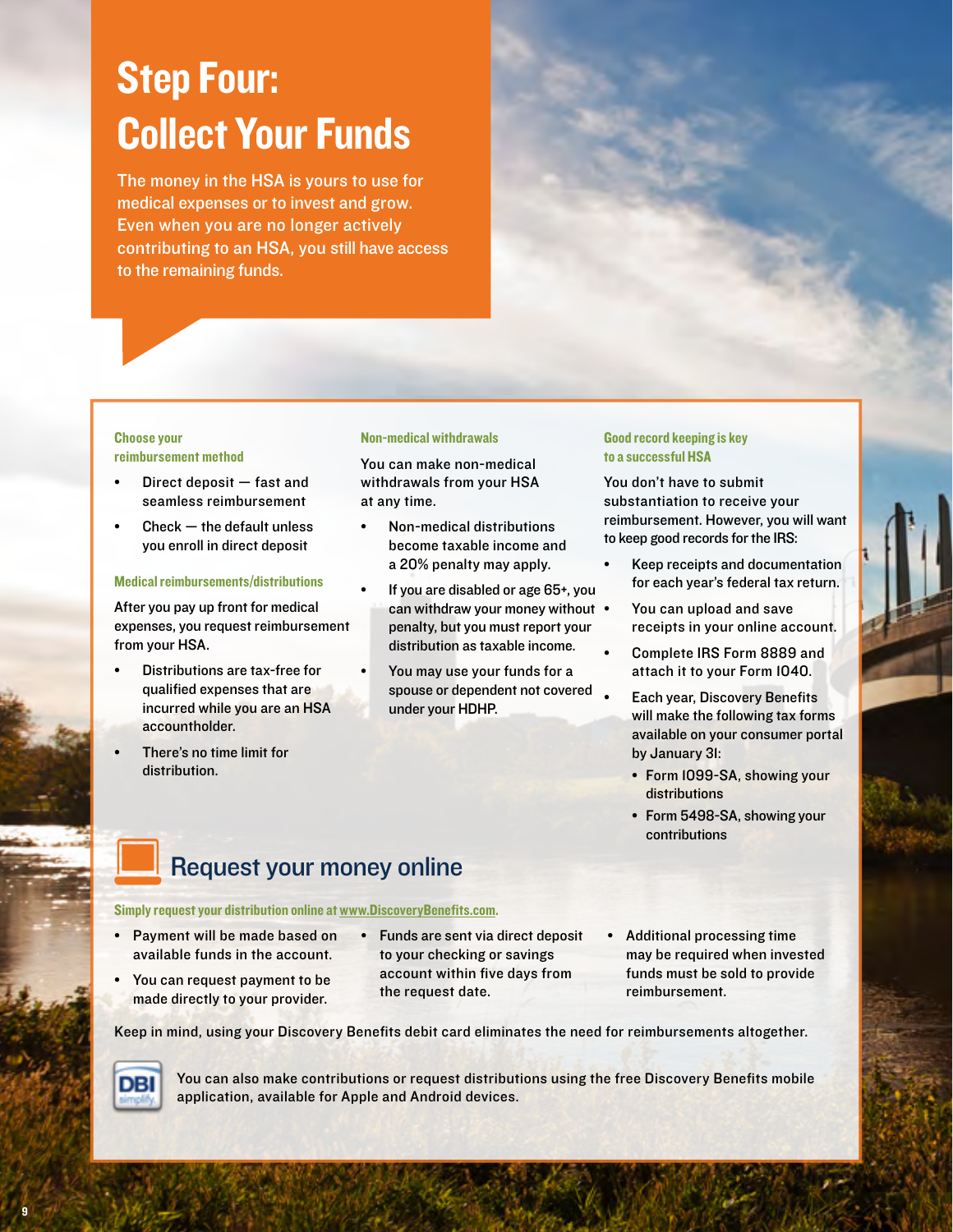